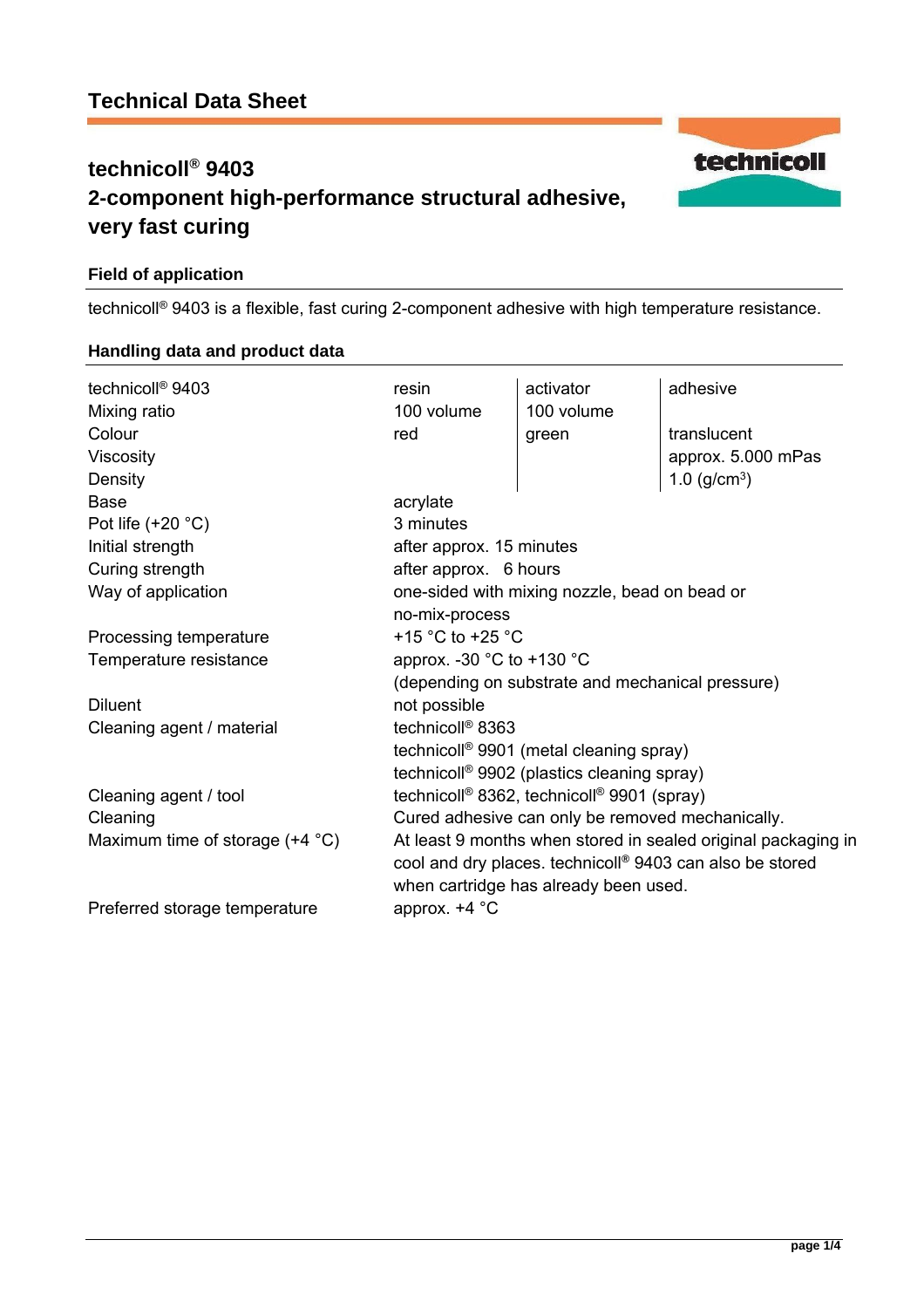## **Favoured substrates**

- metals (aluminium, steel, stainless steel, copper, brass) derived timber products
- painted and coated surfaces stone, ceramics, concrete
- thermoplastics like: ABS, PVC, PC-u, PC <br>● thermosets (GRP, GRE, CRP)
- 
- -
- glass, nickel, chrome, polyester, epoxy resin, zinc, etc.

Not suitable for: PE, PP, PTFE (Teflon®), POM, silicone, EPDM, PVC-p (faux leather) PS-Rigid Foams (e.g. Styropor®)

Due to the large variety of possible materials and differences in adhesion behaviour hazard tests are mandatory before introducing the adhesive into the actual production process.

## **Surface preparation**

Bonding surfaces must be dry and clean, especially free of oil, grease or solvents. In many cases, surface roughening prior to bonding improves strength of bonded joint.

## **Note**

Bring the cartridge with the peak facing up in vertical position for about 3 minutes. This ensures that enclosed air can ascend from the cartridge.

## **Adhesion**

Position cartridge into the bracket of an adequate dispensing gun, lock it and remove cap. Expel a small amount of the adhesive to make sure that both components flow freely. Attach mixing nozzle and lock it. Apply adhesive in a thin bead, drop or film on the surfaces to be bonded. The joint components should be assembled and clamped within the pot time.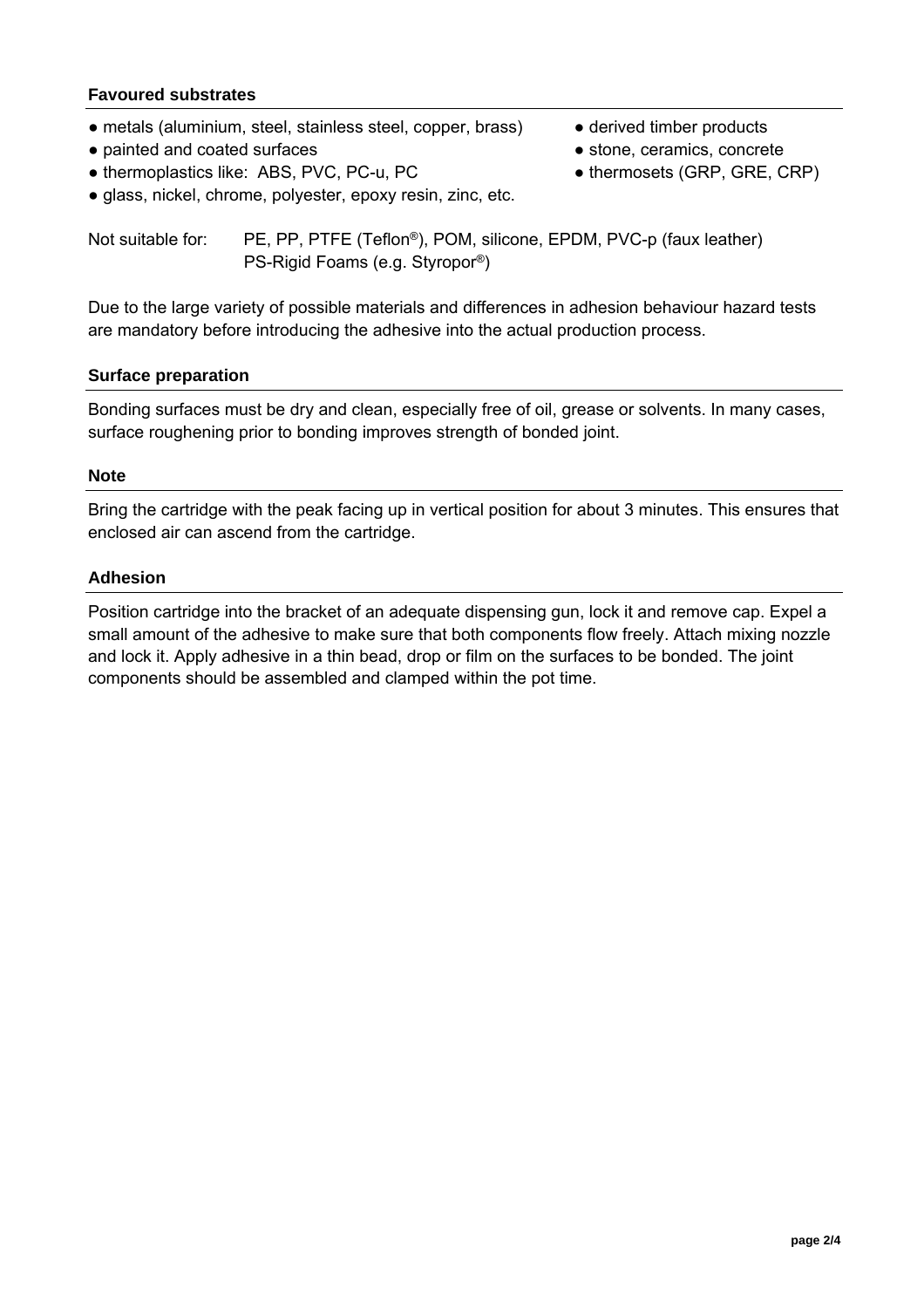# **Technical Data Sheet**

# **technicoll® 9403 2-component high-performance structural adhesive, very fast curing**

## **Possible applications**

## **Nr.: 1**

Working with mixing nozzle (micro static mixer): Apply mixing jet, apply adhesive with a micro static mixer in a thin bead, drop or film on the surface to be bonded and join objects within the pot life. When using a micro static mixer, an almost transparent glued joint can be achieved.

## **Nr.: 2**

Working with bead on bead process: Apply both components in a bead on top of each other, not next to each other, on one side of the substrate and join immediately.

# **Nr.: 3**

If it cannot be ensured that the adhesive is applied within 3 minutes and the parts are joint within this time, handle technicoll**®** 9403 separately (no-mix-process).

To this end, apply one component on each side of the parts to be bond. Curing happens after joining, when pushing both beads together.